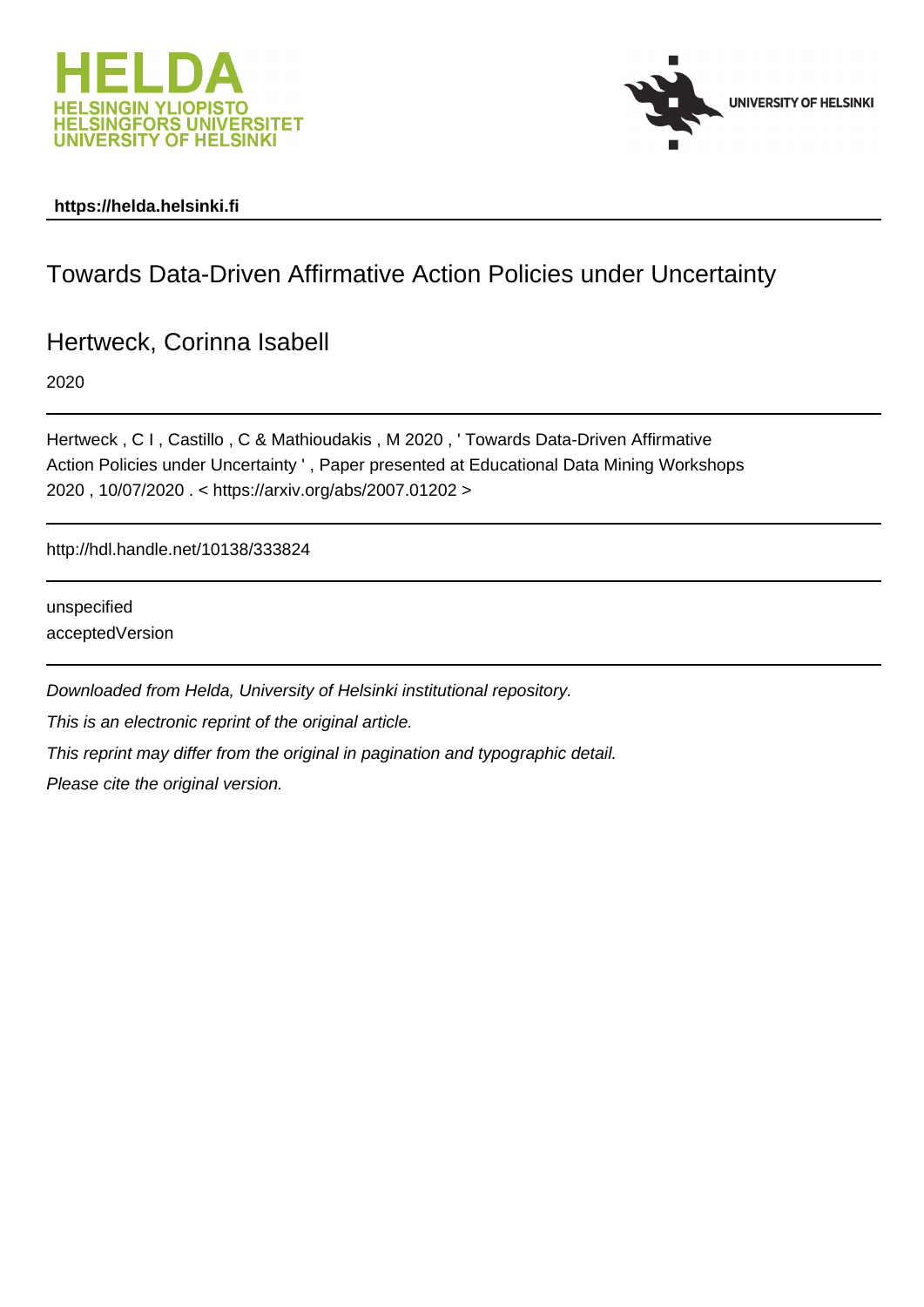# **Towards Data-Driven Affirmative Action Policies under Uncertainty**

Corinna Hertweck,<sup>1</sup>\* Carlos Castillo,<sup>2</sup> Michael Mathioudakis<sup>3</sup>  $1$  Zurich University of Applied Sciences,  $2$  Universitat Pompeu Fabra,  $3$  University of Helsinki

### ABSTRACT

In this paper, we study university admissions under a centralized system that uses grades and standardized test scores to match applicants to university programs. We consider affirmative action policies that seek to increase the number of admitted applicants from underrepresented groups. Since such a policy has to be announced before the start of the application period, there is uncertainty about the score distribution of the students applying to each program. This poses a difficult challenge for policy makers. We explore the possibility of using a predictive model trained on historical data to help optimize the parameters of such policies.

## 1. INTRODUCTION

In centralized university admission systems, students submit their applications to a central institution, which matches the applicants with the programs offered by various universities. This matching is typically automated through an algorithm and based on grades and standardized test scores. As grades and test scores tend to differ across demographic groups (see, e.g., [2, 15, 18, 19]), this kind of system can lead to large gaps in admission rates between groups. These gaps can be reduced through affirmative action policies, which are challenging to design. First, such policies should reward merit and lead to the admission of the best applicants. Second, policies should be announced before the application period begins to provide candidates with all the information they need. Computational methods can be leveraged to evaluate a large range of alternatives, much more than can be evaluated manually, and identify effective policies.

In this paper, we develop an approach for designing robust and effective affirmative action policies for university admissions. We consider bonus policies, i.e., policies that add a number of bonus points to the scores of applicants from disadvantaged backgrounds. These policies do not alter the admission priority of applicants within each group, and have

<sup>∗</sup>Work done while at the University of Helsinki.

equivalent effects to setting admission quotas [14]. The technical problem we face is to choose the right number of bonus points so that the policy will have a consistently beneficial effect on the admission rate of the given group.

#### Related Work

Using the terminology of Friedler et al. [9], our work and affirmative action more generally are consistent with the we are all equal (WAE) worldview. According to WAE, higher grades do not necessarily imply more talent or more diligence, but are seen as a product of structural inequality (e.g., lack of resources for subgroups of the student population [8]). Affirmative action policies (e.g., bonus policies) are thus implemented as a way to counter the effect of inequalities being reinforced through – in our case – unequal grade and test score distributions. The beneficial effects of affirmative action policies on disadvantaged groups have both been shown in studies based on real-world implementations of specific policies (e.g., [5, 6]) and in laboratory settings (e.g., [3]). Other studies discuss how different types of affirmative action policies can be incorporated into the algorithm that matches students with university programs (see, e.g., [1, 10, 11]). However, existing literature lacks a discussion of how the numerical parameters in these policies (e.g., the number of bonus points given to an underrepresented group) affect the resulting matching. The usage of computational methods in policy design has, for example, already been researched in the fields of public health [4] or counter-terrorism [12, 16]. In the area of university admissions, recent work [14] addressed the problem of the design of affirmative action policies. However, the study designed policies for a given set of applications and not under uncertainty. To our knowledge, this is the first study that discusses how historical data can be leveraged in the design of affirmative action policies for university admissions when the applicants are unknown.

#### 2. DATASET

We analyze data from the university admission system of Chile, which contains information on all applicants and university programs between 2004 and 2017. For 2017, this amounts to 60 000 students and about 1 500 programs.

After taking standardized tests and obtaining their scores, students submit their preferences as a ranked list of up to ten programs. Students are admitted to programs according to an admission score, which is a weighted average of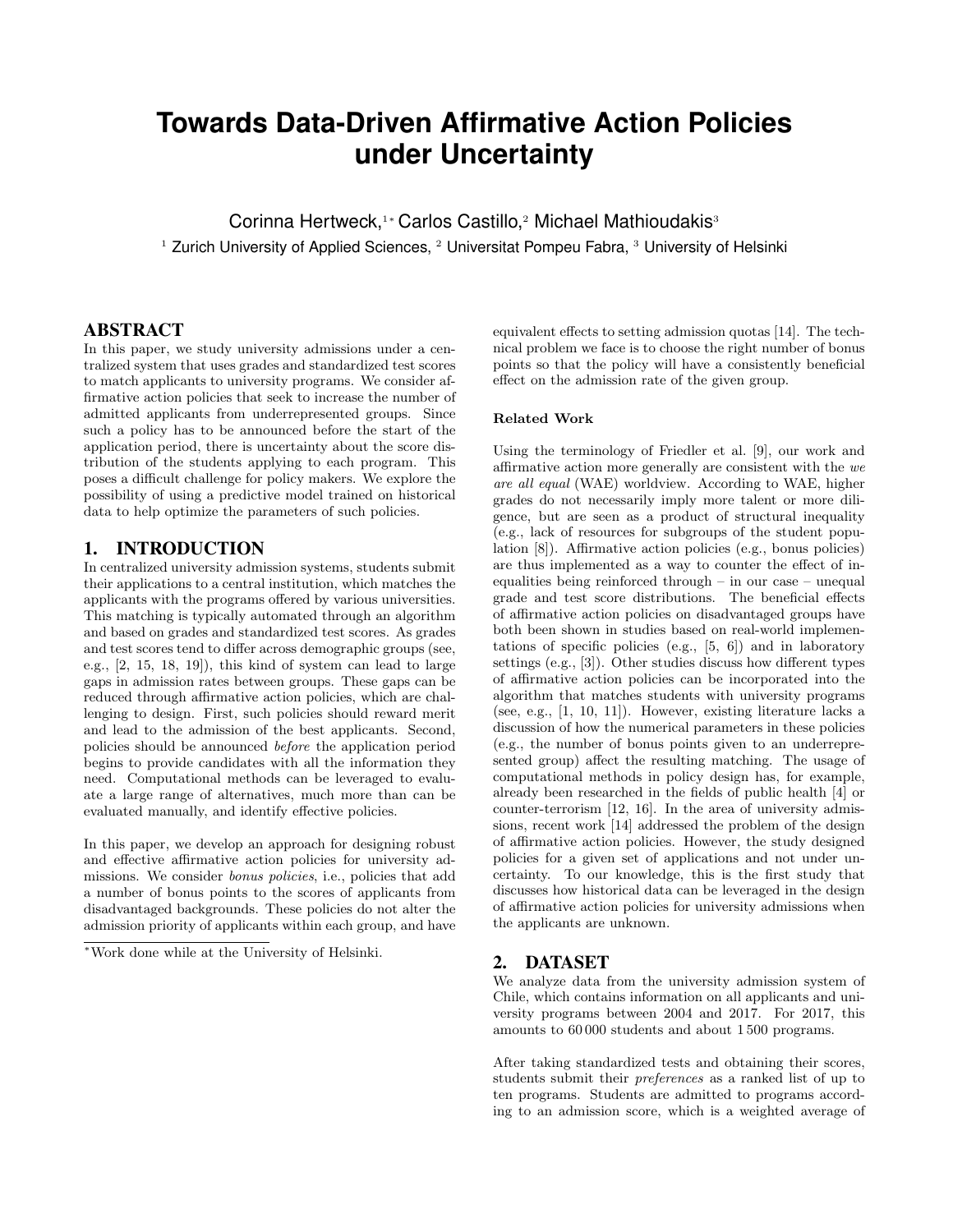

Figure 1: Distributions of grades and standardized test scores for different income levels.

high school grades and test scores – with different weights used by different programs. The data contains these high school grades, test scores, and applicant preferences. It also includes a (binary) gender variable as well as the household income and size. We binarize the student's income as low-income (bottom five household-income-per-householdmember deciles), and *high-income* (top five deciles).

Differences in scores and preferences. According to statistics of the year 2016, with similar observations for other years, we find that there is a pronounced difference between the score distributions of different income groups: high-income students have slightly higher high school grades than low-income students, and much higher scores across all standardized tests (Figure 1). While there exist differences between genders, too, they are less pronounced in the data.

We also observe differences in the programs to which students apply. To describe these differences, we define the prestige of a program as the average score of its admitted students in the previous three years. We find that highincome students express preference for programs of higher average prestige compared to low-income students, particularly in their first preference (Figure 2). The difference can largely be attributed to the different scores of the two groups  $(Figure 1)$  – once we control for admission scores, the differences mostly disappear (figure omitted for brevity).

Differences in admission rates. To measure differences in admission rates, we use the Statistical Parity Difference (SPD) measure:

$$
P(Y = 1 | A = a) - P(Y = 1 | A \neq a), \tag{1}
$$

where  $Y = 1$  indicates being admitted into a program, A is a sensitive attribute, and a marks a demographic group (in this work either low-income or female students). Low absolute values of SPD are desired – and perfect equality is achieved for a value of 0. Following thresholds provided in tools for measuring algorithmic bias [17], we accept values inside [−0.1, 0.1] and reject values outside of this range as strongly unequal. As shown in Figure 3, we tend to measure larger negative SPD values for the more prestigious pro-



Figure 2: Average prestige of students' preferences across income levels.



Figure 3: Distribution of SPD for income. Programs are ranked by prestige (higher to lower); x-axis indicates program ranks in each bin; crosses mark the means.

grams, indicating differences in admission rates that place low-income students at a disadvantage.

Variance in admission rates across years. We seek to bring the SPD of programs closer to zero, which is challenging because while the share of programs with strongly unequal admission rates is fairly constant across years, there is large variation in the SPD of individual programs over the years. In fact, we found that the SPD of one program in one year is a worse predictor for its SPD in the next year than simply predicting an SPD of 0. This observation is important in practice, as we could be under-correcting or overcorrecting inequalities if we assume differences in admission rates will not vary.

#### 3. POLICY DESIGN

To reduce admission rate gaps, we consider the use of bonus policies, which award bonus points to students from disadvantaged groups.

Problem definition. We wish our admission policy to lead to the admission of the students with the highest scores, and to a reduction in admission rate disparities. We thus define the objective function of the bonus policy as a linear combination of both the equality of admission rates, i.e., the SPD, and *utility*, i.e., the scores of the accepted students. We measure utility  $\mu_b$  as the average score of the students who are admitted when b bonus points are given. As utility might vary strongly between application sets, we calculate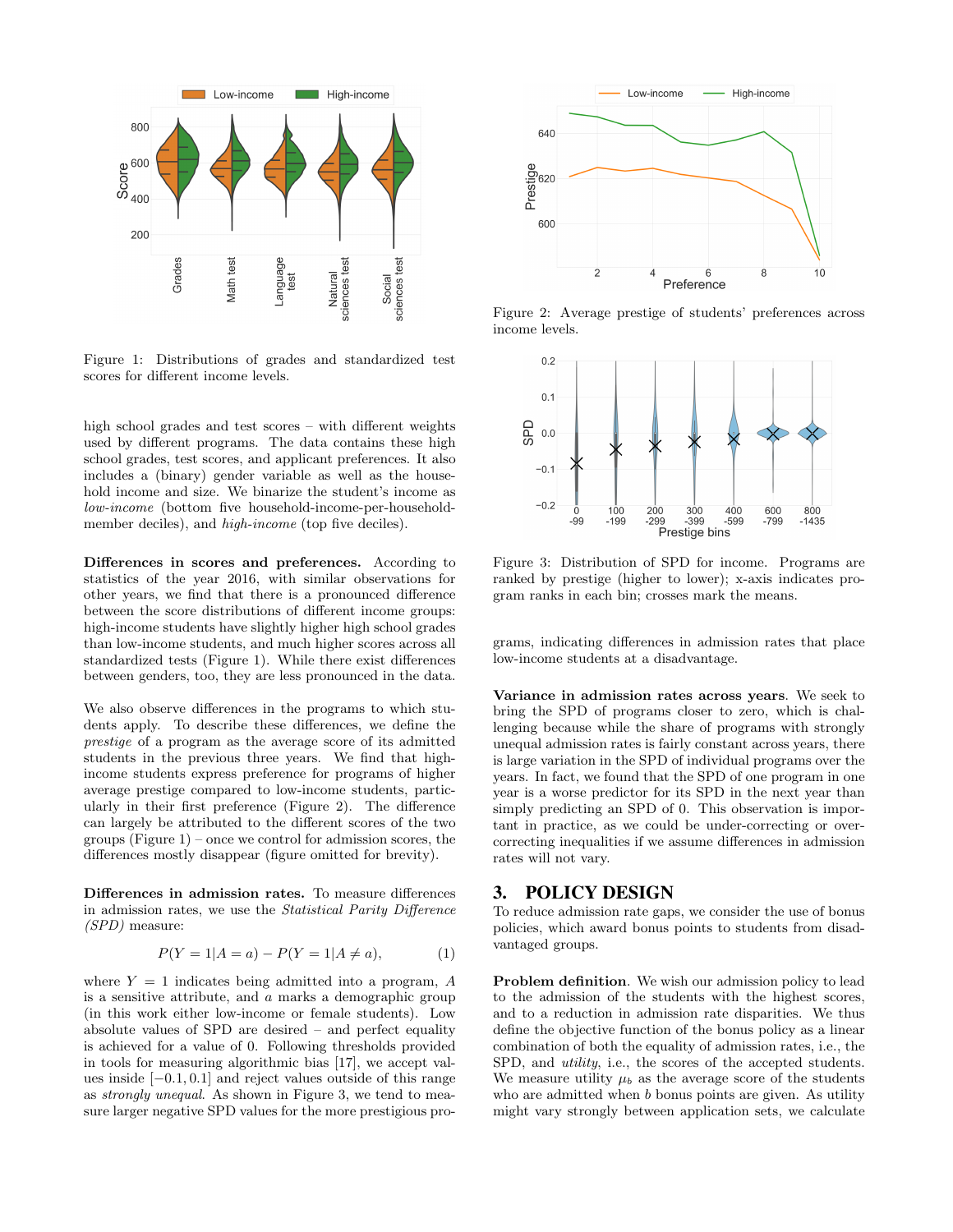the loss of  $\mu_b$  compared to  $\mu_0$ , i.e. the utility when no bonus policy is implemented.

$$
o_b = (\mu_0 - \mu_b) + \lambda \cdot |\text{SPD}_b|, \quad \lambda \ge 0. \tag{2}
$$

The optimization is executed by finding the optimal bonus policy for multiple application sets, which are forecasts of potential applicants and their preferences based on historical data. The optimal bonus for a single application set is determined by applying a range of bonus points and directly measuring the objective function. The output of this procedure is simply the average of the optimal bonuses over all application sets that are evaluated. The strategies we consider next either sample application sets from a statistical model learned from historical data; or optimize directly on historical data.

Application sets generated by a predictive model. We build a multi-label probabilistic classifier to model students' application behavior. To predict applications for 2017, we train the model on data from the at the time most recent year, i.e., 2016. We deploy the trained model to create  $n$  possible application sets. Each application set consists of a sampled set of students together with their predicted program preferences. We experiment with  $n = 50$  and  $n = 200$ sampled application sets to evaluate possible bonus policies.

Baseline: directly use historical data. A simpler approach is to compute what bonus policy would have been optimal in previous years. Such an approach has the disadvantage that we are limited to the number of years for which we have data for the program that we want to design a policy for. Nevertheless, we also include this approach in our empirical evaluation as a baseline.

#### 4. EXPERIMENTAL EVALUATION

We compare strategies based on application sets generated by a predictive model (50 and 200 application sets) and strategies that average the (in hindsight) optimal policies for historical data (1 year, 3 years, and 5 years). We consider two sensitive attributes, gender and income, for the year 2017. To find an appropriate value for  $\lambda$  in Eq. 2, we calculate the median differences in grades and test scores between subgroups: 23 points for gender groups and 28 points for income groups. First, we evaluate the strategies for suggesting policies for all programs and evaluate their overall effect. Second, we evaluate the strategies when policies are only applied to programs which show consistent inequalities in admission rates over time.

All programs. In Table 1, we compare the objective function values resulting from applying the different strategies to the ideal objective function values for all programs. In the table itself, we show the mean and standard distribution (SD) of this difference for both sensitive attributes. Table 1 shows the error in the objective function relative to the smallest achievable ones, i.e. the values that result from applying the ideal bonus policies. Note that, based on Table 1, policies that use more application sets for their suggestions generally lead to both smaller errors and less variance in the error.

While optimizing the objective function, it is also important to ensure that the gap in admission rates is decreased compared to when we do not intervene. Note that no intervention (i.e., no bonus,  $b = 0$ ) is almost guaranteed to lead to the lowest utility loss, as utility is typically largest when no affirmative action policy is applied. Table 2 compares the difference in the admission rate gaps, measured as the absolute value of SPD with and without a bonus policy b:  $|SPD_b| - |SPD_0|$ . Negative values thus indicate a lower admission rate gap through the intervention – which is desirable. In general, we can see that the values suggested through more application sets again exhibit less variance.

The reason for this lies in the nature of the predictive approach which is more conservative in its suggestions. To see this, we compare the number of bonus points given to each program under the different strategies (see Table 3). What is evident is that the more application sets a strategy bases its suggestions on, the smaller the proposed bonus values become and the less variance they show across all programs. The bonus values suggested by the predictive approaches are thus closest to 0 and vary the least. The optimal policy in general gives more bonus points. Even though the strategy based on last year's historical data has similar statistics, the previous analysis has shown that this strategy often performs worse than the other strategies. This underlines the need for a more conservative design strategy.

Programs with consistent inequalities. We observe in Table 2 that some design strategies have averages above 0 and that the SDs are large compared to the means. Therefore, sometimes the strategies increase the gap of admission rates compared to having no policy – largely due to the unpredictability of admission rates (see Section 2).

In practice, affirmative action policies should not be deployed for all programs, but only sparingly for programs that have consistently unequal admission rates. Hence, we consider programs that (i) have unequal admission rates in each of the three most recent years, where (ii) the admission rate is always lower for the same subgroup, and (iii) the differences are above 0.1, i.e., strong differences, for at least two out of the three years. This results in 12 programs to which a gender policy is applicable and 29 programs for income policies. This means that income tends to generate more consistent and stronger admission rate disparities than gender. Anecdotally, we note that programs with consistent inequalities tend to be large programs with many high-scoring applicants, such as medicine or engineering.

Table 1 and 2 include the values for the filtered programs in the columns on the right. The findings are similar to what we had previously observed for all programs. The predictive policy suggestions again exhibit lower variance with the exception of the income policies.

In general, we note that strategies based on predictive models are less likely to harm an underrepresented group in cases where we observe "flips" in the underrepresentation that sometimes happen from one year to the next one. These changes can to some extent, but not entirely, be anticipated and addressed with more conservative policy suggestions.